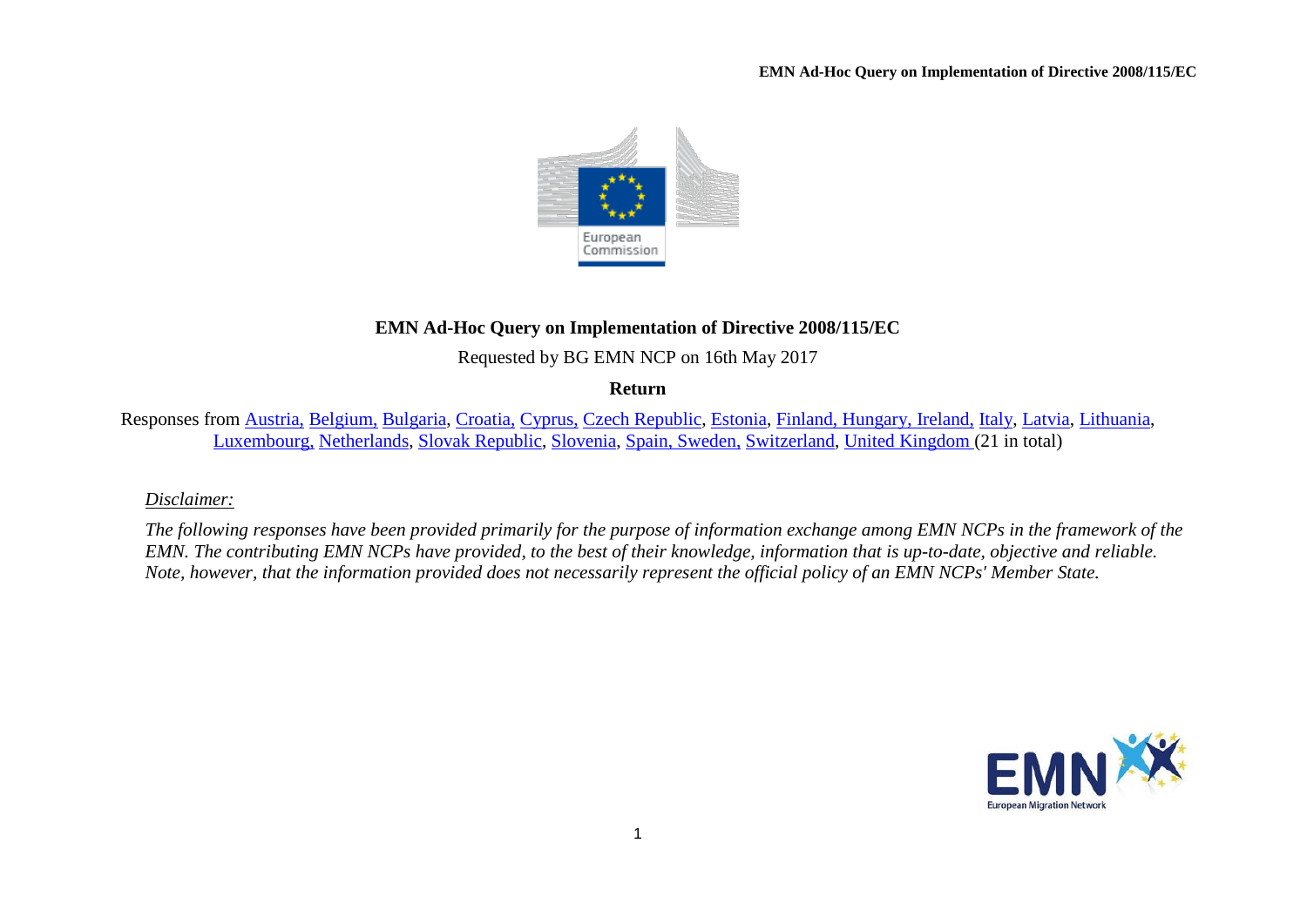#### **Background information:**

Directive 2008/115 / EC was transposed into the Bulgarian legislation. Thus if a TCN is established to reside illegally on the territory of the country, as an extreme measure he is accommodated in a special detention home until the return procedures are completed. However, the accommodation is terminated if the TCN applies for international protection.

A rule has recently been introduced in Bulgarian law providing that "the accommodation in special homes for the temporary accommodation of foreigners is not terminated when there are serious grounds for supposing that the TCN has applied for international protection only for the purpose of delaying or hindering the execution of Imposed coercive administrative measure. The continuation of accommodation is subject to appeal. "There is still no practice in this respect, so we would like to learn the practice of other Member States.

#### **Questions**

- 1. Is the detention of a TCN, accommodated for the purpose of return under Directive 2008/115/EC, envisaged not to be terminated after he has filed an application for protection, which is suspected of merely seeking to delay or hinder the implementation of the return?
- 2. If such a possibility is envisaged, is there an explicit act of detention issued on this ground and who is the official/authority that issues it?<br>3. When reviewing the detention of a foreigner, within the meaning of Art
- When reviewing the detention of a foreigner, within the meaning of Art. 15, paragraph 3 of Directive 2008/115 / EC, when the initial 6 months of detention expire, do the administrative authorities issue an explicit act to extend the period of detention, or is the continuation done only by the judicial authorities?

### **Responses**

<span id="page-1-0"></span>

| <b>Country</b> | <b>Wider</b><br><b>Dissemination</b> | <b>Response</b>                                                                                                                                                                                                                                                                                                                                                                                                                                                                   |
|----------------|--------------------------------------|-----------------------------------------------------------------------------------------------------------------------------------------------------------------------------------------------------------------------------------------------------------------------------------------------------------------------------------------------------------------------------------------------------------------------------------------------------------------------------------|
| <b>Austria</b> | Yes                                  | 1. In case a third-country national files an asylum application while being in detention pending removal,<br>detention may be continued if there are grounds for assuming that the application seeks to delay or hinder the<br>implementation of a return decision (Art. 76 para 6 Aliens Police Act).                                                                                                                                                                            |
|                |                                      | 2. If this is the case, this is recorded by the Federal Office for Immigration and Asylum in a note for the file.<br>The third-country national concerned has to be informed about the content of the note in a language he/she<br>understands (Art. 76 para 6 in conjunction with Art. 12 para 1 Federal Office for Immigration and Asylum<br>Procedures Act).<br>3. The proportionality of the detention has to be examined ex officio at least every four weeks by the Federal |
|                |                                      | Office for Immigration and Asylum, unless a complaint has already been filed with the Federal Administrative                                                                                                                                                                                                                                                                                                                                                                      |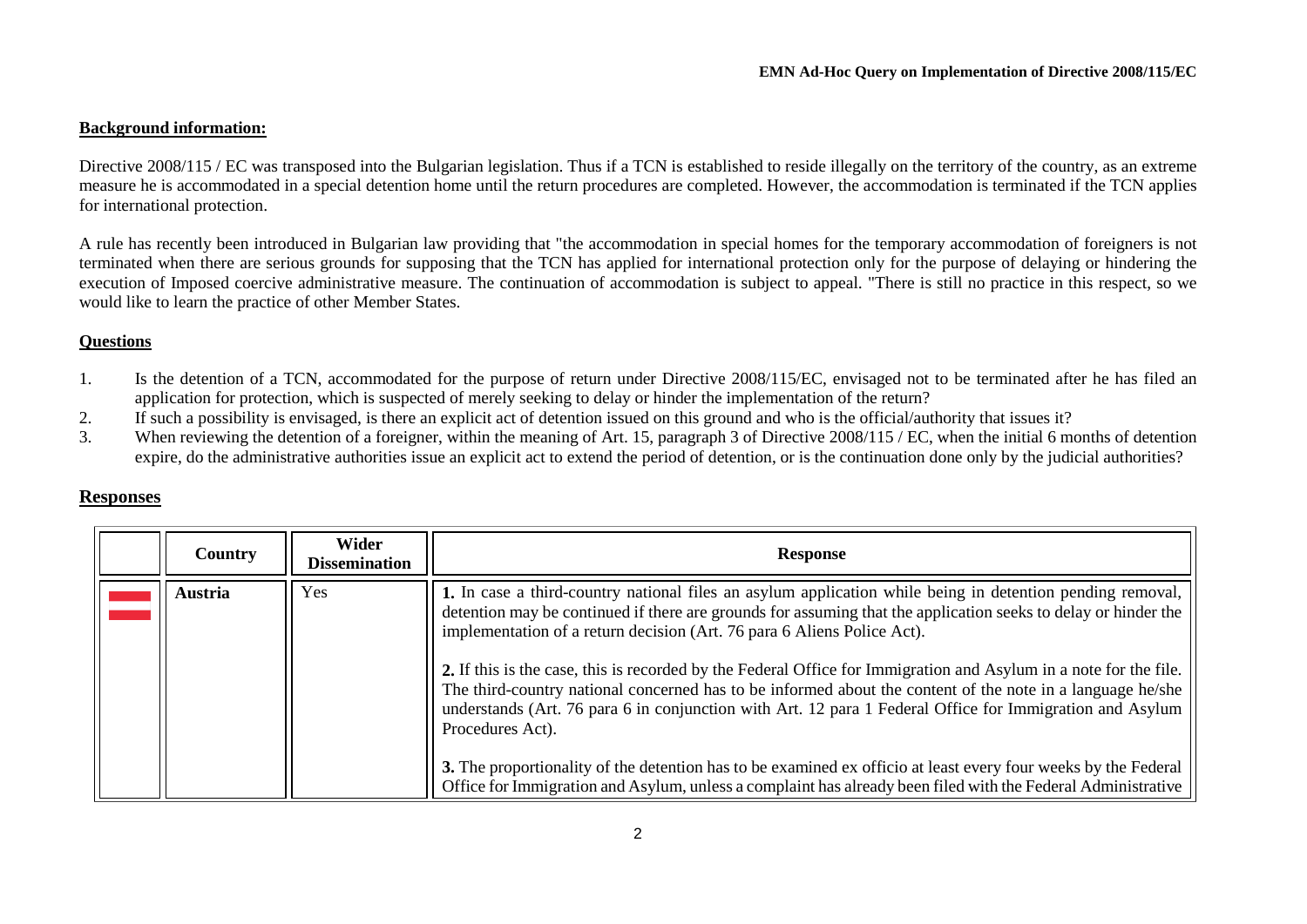<span id="page-2-1"></span><span id="page-2-0"></span>

|                 |     | Court (Art. 80 para 6 Aliens Police Act). After four months of continuous detention pending removal, the<br>Federal Administrative Court has to decide ex officio every four weeks on the proportionality of the detention<br>(Art. 22a para 4 Federal Office for Immigration and Asylum Procedures Act).                                                                                                                                                                                                                                                                                                                                                                                                                                                                                                                                                                                                                                                                                                                                                                                                                                                                                                                                                                                                                                                                                                                                                                                                                                                                                                                                                                                                                                                                                                                                                                                                                                                                                                                                                                                                                                                                                                                                                                                                          |
|-----------------|-----|--------------------------------------------------------------------------------------------------------------------------------------------------------------------------------------------------------------------------------------------------------------------------------------------------------------------------------------------------------------------------------------------------------------------------------------------------------------------------------------------------------------------------------------------------------------------------------------------------------------------------------------------------------------------------------------------------------------------------------------------------------------------------------------------------------------------------------------------------------------------------------------------------------------------------------------------------------------------------------------------------------------------------------------------------------------------------------------------------------------------------------------------------------------------------------------------------------------------------------------------------------------------------------------------------------------------------------------------------------------------------------------------------------------------------------------------------------------------------------------------------------------------------------------------------------------------------------------------------------------------------------------------------------------------------------------------------------------------------------------------------------------------------------------------------------------------------------------------------------------------------------------------------------------------------------------------------------------------------------------------------------------------------------------------------------------------------------------------------------------------------------------------------------------------------------------------------------------------------------------------------------------------------------------------------------------------|
| <b>Belgium</b>  | Yes | 1. Yes. Article 74/6, § 1bis 12° of the Belgian Immigration Act of 15.12.1980 states that an illegally staying<br>person who files an asylum application in order to postpone or prevent his imminent removal can be detained.<br>And this in order to guarantee his removal. As long as the asylum application is pending at the Belgian<br>Immigration Office or the Office of the Commissioner General for Refugees and Stateless Persons (or if there<br>is an appeal with suspensive effect against a negative asylum decision) he won't be removed against his will.<br>He will of course be released immediately if he should be granted refugee status or subsidiary protection.<br>Because the illegally staying person is detained, the asylum application will get a priority treatment.<br>2. Yes. A decision of containment in a designated place (annex 39bis) is notified to the foreigner. This<br>decision is inter alia based on article $74/6$ , $\S$ 1 bis. The initial decision to detain the foreigner for a period of<br>two months can be taken by the Minister or his delegate (that is to say the Belgian Immigration Office). If<br>the foreigner's application is rejected, the Minister or his delegate can prolong the detention for a two-month<br>period (subject to specific conditions). After one extension, the decision to prolong the detention can only be<br>taken by the Minister. After five months, the foreigner has to be released. However, if public order and<br>national security reasons can be invoked, the decision to detain can be prolonged by one-month periods (not<br>exceeding a total of 8 months of detention).<br>3. An explicit act is issued. The illegally staying person has the right to appeal against his detention every<br>month and every time a new decision of containment is issued. When the detention is prolonged with a 5th,<br>6th, 7th or 8th month, a decision to extend the detention by one month is drafted and notified. Then the<br>Secretary of State asks the Court to confirm the legality of the decision to extend the detention. Sources : •<br>Belgian Immigration Office (Appeal Unit) • Belgian Immigration Act of 15.12.1980 • Office of the<br>Commissioner General for Refugees and Stateless Persons (website) |
| <b>Bulgaria</b> | Yes | 1. In Bulgaria, the provisions of Article 44 (12) of the Foreign Nationals Act provide that involuntary<br>accommodation in the Special home shall not be terminated if the TCN has filed a subsequent application for<br>protection, for which there is reasons to assume that it is intended merely to delay or hinder the enforcement<br>of the return decision.                                                                                                                                                                                                                                                                                                                                                                                                                                                                                                                                                                                                                                                                                                                                                                                                                                                                                                                                                                                                                                                                                                                                                                                                                                                                                                                                                                                                                                                                                                                                                                                                                                                                                                                                                                                                                                                                                                                                                |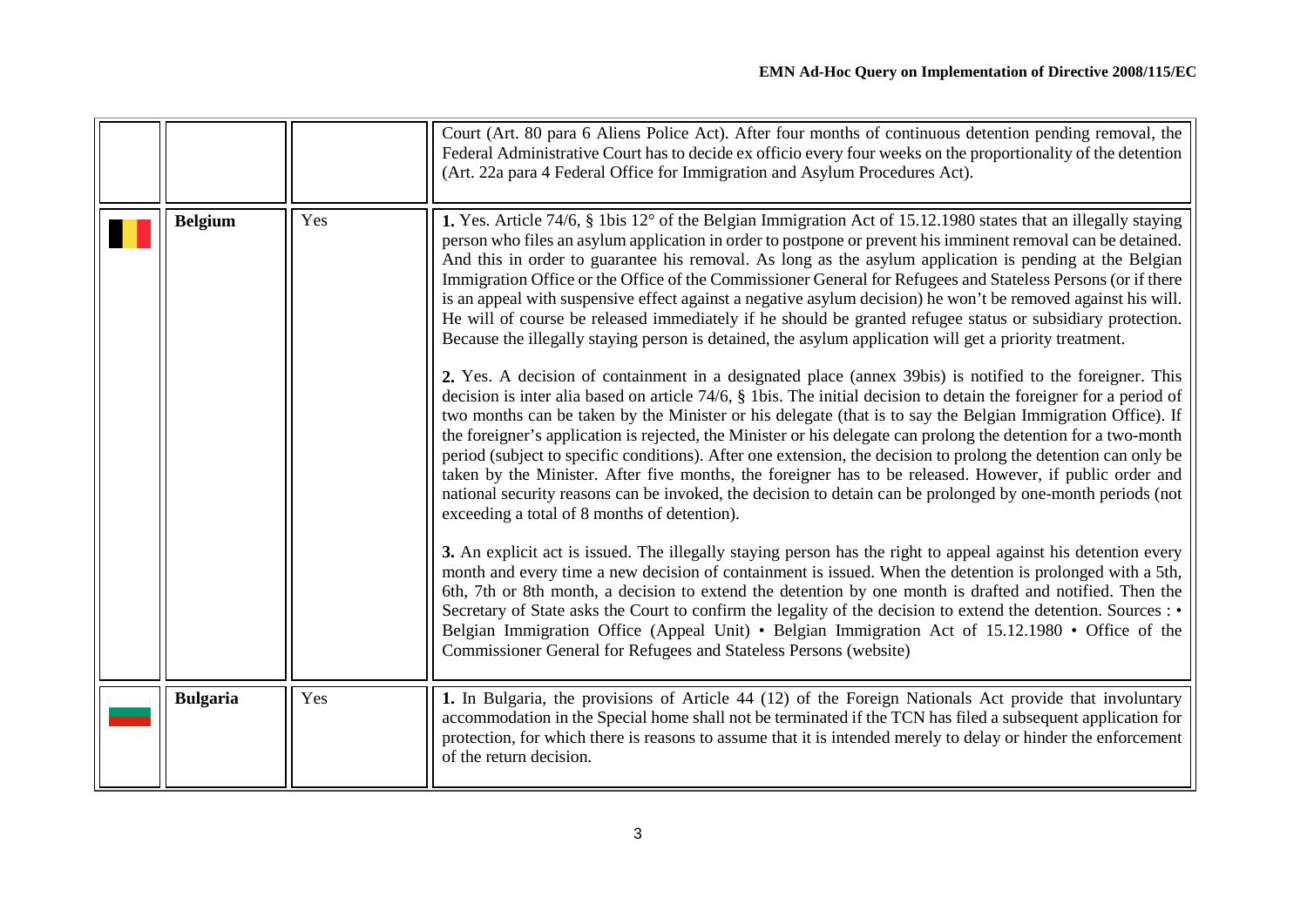<span id="page-3-1"></span><span id="page-3-0"></span>

|   |               |     | 2. In Bulgaria, the Director of the Migration Directorate-MoI issues an explicit order for compulsory<br>accommodation.<br>3. In Bulgaria, the authorities for administrative control of foreigners issue an order for continuation of the<br>detention at the expiration of the initial 6 months of detention, which order they send to the Court for judging.                                                                                                                                                                                                                                                                                                                                                                                                                                                                                                                                                                                                                                                                                                                                                                                                                                                                                                                                                                                                                                                                                                                                                                                                                                                                                                                                                                                                                                                                                                                                                                                                                                                                                                                                                                                                                                                                                                                                                                                                                                                                        |
|---|---------------|-----|----------------------------------------------------------------------------------------------------------------------------------------------------------------------------------------------------------------------------------------------------------------------------------------------------------------------------------------------------------------------------------------------------------------------------------------------------------------------------------------------------------------------------------------------------------------------------------------------------------------------------------------------------------------------------------------------------------------------------------------------------------------------------------------------------------------------------------------------------------------------------------------------------------------------------------------------------------------------------------------------------------------------------------------------------------------------------------------------------------------------------------------------------------------------------------------------------------------------------------------------------------------------------------------------------------------------------------------------------------------------------------------------------------------------------------------------------------------------------------------------------------------------------------------------------------------------------------------------------------------------------------------------------------------------------------------------------------------------------------------------------------------------------------------------------------------------------------------------------------------------------------------------------------------------------------------------------------------------------------------------------------------------------------------------------------------------------------------------------------------------------------------------------------------------------------------------------------------------------------------------------------------------------------------------------------------------------------------------------------------------------------------------------------------------------------------|
|   | Croatia       | Yes | 1. The Law on Foreigners, 2011, regulates the entry, stay and exit of third country nationals from Croatia.<br>The EU Returns Directive has been transposed into Croatian legislation and provides for the detention of non-<br>citizens. Immigration detention is also provided in the country's asylum legislation, the Law on International<br>and Temporary Protection (LITP), 2015. The Law on Foreigners provides for "preliminary" and "regular"<br>detention. According to article 124(1) authorities may place a non-citizen in "preliminary" detention to ensure<br>his/her presence during the expulsion determination process if he is deemed to pose a threat to national<br>security or has been convicted of a criminal offence. Under the Law on Foreigners (article 124(3))<br>"preliminary" detention can last up to three months. "Regular" detention can be ordered for six months (article<br>125(3)). Where a person expresses the intention to apply for international protection from the detention centre,<br>after having been detained on the basis of one of the immigration detention grounds as specified by the Law<br>on Foreigners, he/she must either be released and transferred to an open centre or must be served with a new<br>restriction of freedom of movement order on one of the grounds for asylum detention as specified by LITP.<br>Release or restriction of movement on the basis of one of the asylum grounds is decided by the Asylum<br>Department after the interview is conducted.<br>2. Detention prior to removal is ordered by police (The Foreigners Act, article $127(1)$ , while the Interior<br>Ministry or police can order detention of asylum seekers (LITP, article 54(11)).<br>3. Detention may be then extended by 12 months if the third country national : 1) refuses to provide personal<br>or other information and documents required for removal (forced return) or provided false information; 2)<br>prevents or stalls the removal (forced return) in some other way; (3) an extension of detention can be made if<br>there is a reasonable expectation that competent bodies of another state will provide necessary travel and<br>other documents required for deportation during this period (article 126). Detention is extended by<br>administrative authorities (detention centre), but it is immediately submitted to the judicial body for control. |
| € | <b>Cyprus</b> | Yes | 1. According to current practice, if a TCN applies for international protection after he/she is arrested for<br>purposes of return and placed in detention (based on the issuing of detention and expulsion orders against<br>him/her), the expulsion order is suspended, but he/she continues to be held for 30 days, until the asylum                                                                                                                                                                                                                                                                                                                                                                                                                                                                                                                                                                                                                                                                                                                                                                                                                                                                                                                                                                                                                                                                                                                                                                                                                                                                                                                                                                                                                                                                                                                                                                                                                                                                                                                                                                                                                                                                                                                                                                                                                                                                                                |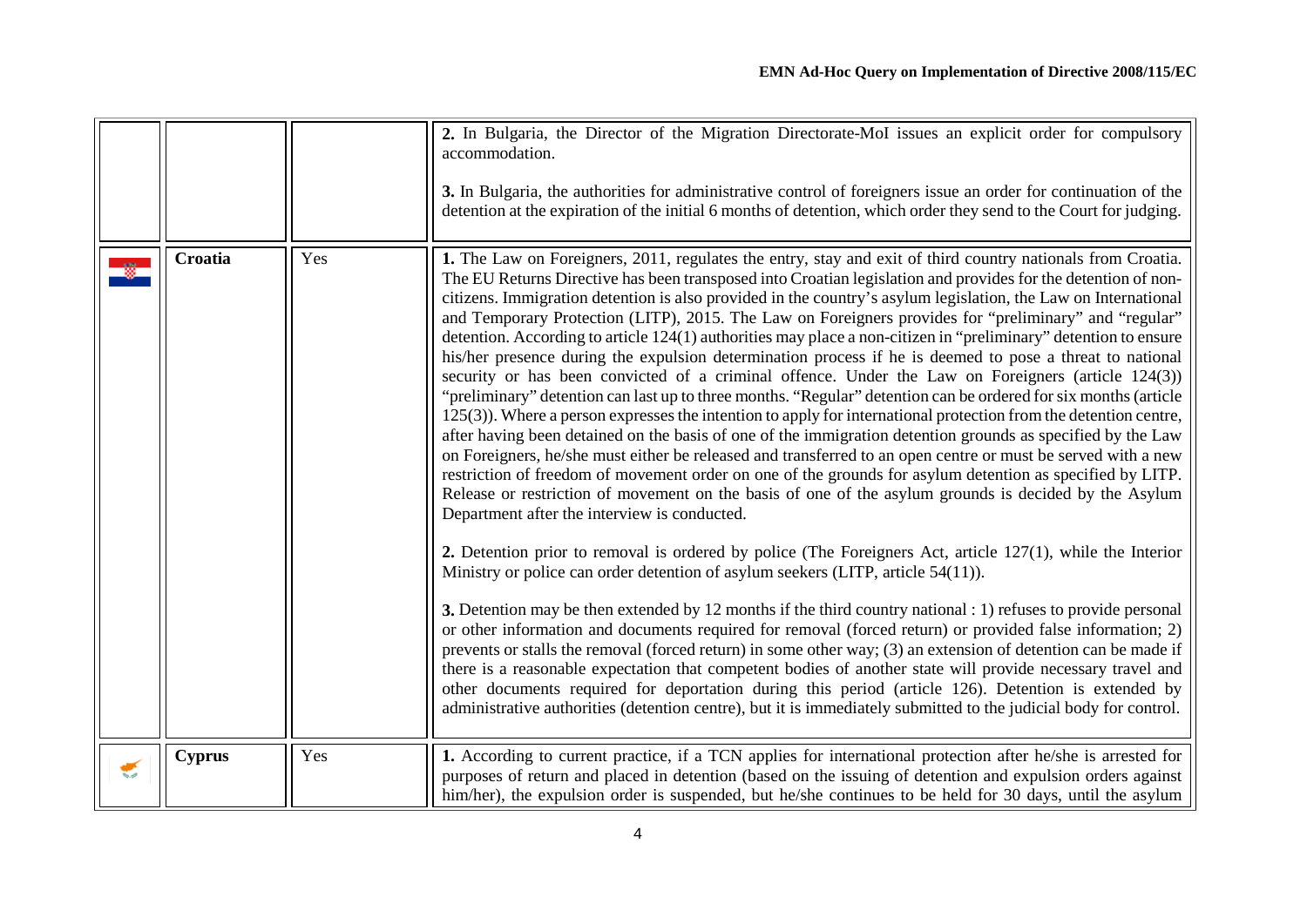<span id="page-4-0"></span>

|                                 |     | application is examined. If the application is not examined within 30 days, he/she is released. If the application<br>is rejected, detention continues and the expulsion order is reactivated. If the TCN appeals at first instance to<br>the Reviewing Authority for Refugees, then the expulsion order is again suspended and detention is continued<br>for another 15 days. If the appeal is rejected, the expulsion order is reactivated and detention continues. If the<br>appeal is not examined within 15 days he/she is released. If the TCN appeals the asylum application rejection<br>to the Administrative Court, then the detention and expulsion orders are revoked and he/she is released<br>immediately.<br>2. All detention orders are issued by the Director of the Civil Registry and Migration Department; there are<br>no special orders issued specifically for the cases of asylum seekers. |
|---------------------------------|-----|--------------------------------------------------------------------------------------------------------------------------------------------------------------------------------------------------------------------------------------------------------------------------------------------------------------------------------------------------------------------------------------------------------------------------------------------------------------------------------------------------------------------------------------------------------------------------------------------------------------------------------------------------------------------------------------------------------------------------------------------------------------------------------------------------------------------------------------------------------------------------------------------------------------------|
|                                 |     | 3. When the Director of the Civil Registry and Migration Department reviews the possible extension of the<br>initial 6-month detention period for a TCN, after he/she examines all the details of the TCN's case and the<br>actions taken for his/her removal, he/she issues an act of a 6-month extension, provided that repatriation was<br>not made possible exclusively due to the TCN's lack of cooperation. The TCN is informed with a letter<br>explained and/or translated to him/her. At the same time, the duration of detention is subject to a Habeas<br>Corpus application, according to the relevant provisions of the Constitution of the Republic of Cyprus.                                                                                                                                                                                                                                       |
| <b>Czech</b><br><b>Republic</b> | Yes | 1. CZ remark: CZ does not fully catch whether "accommodation for the purpose of return in the detention<br>home" means actually "detention"we consider this as detention and our answers reflect this. The foreigner<br>stays detained in the same detention facility – with the exception of families and vulnerable persons that are<br>transferred to an open asylum facility. In case of other foreigners who stay detained in the same facility, CZ<br>only issues a new detention decision under the Asylum Act.                                                                                                                                                                                                                                                                                                                                                                                             |
|                                 |     | 2. Yes, the Czech legislation lays down that there has to be a new detention issued as the person jumps off<br>the Aliens Act and jumped into the Asylum Act. There is a special detention ground on delaying/hindering<br>the implementation of return. See also CJEU ruling Arslan that touches this topic. The new decision on<br>detention is issued by the Ministry of the Interior who is also a determining authority in the asylum procedure.<br>The original detention under the Aliens Act is issued by the Police.                                                                                                                                                                                                                                                                                                                                                                                      |
|                                 |     | 3. The courts are only reviewing bodies. All prolongations are made by the administrative authorities. The<br>detention period under Aliens Act is 180+365 days (as allowed by the Return Directive), the detention period<br>under the Asylum Act is only 120 days without a possibility for further prolongation.                                                                                                                                                                                                                                                                                                                                                                                                                                                                                                                                                                                                |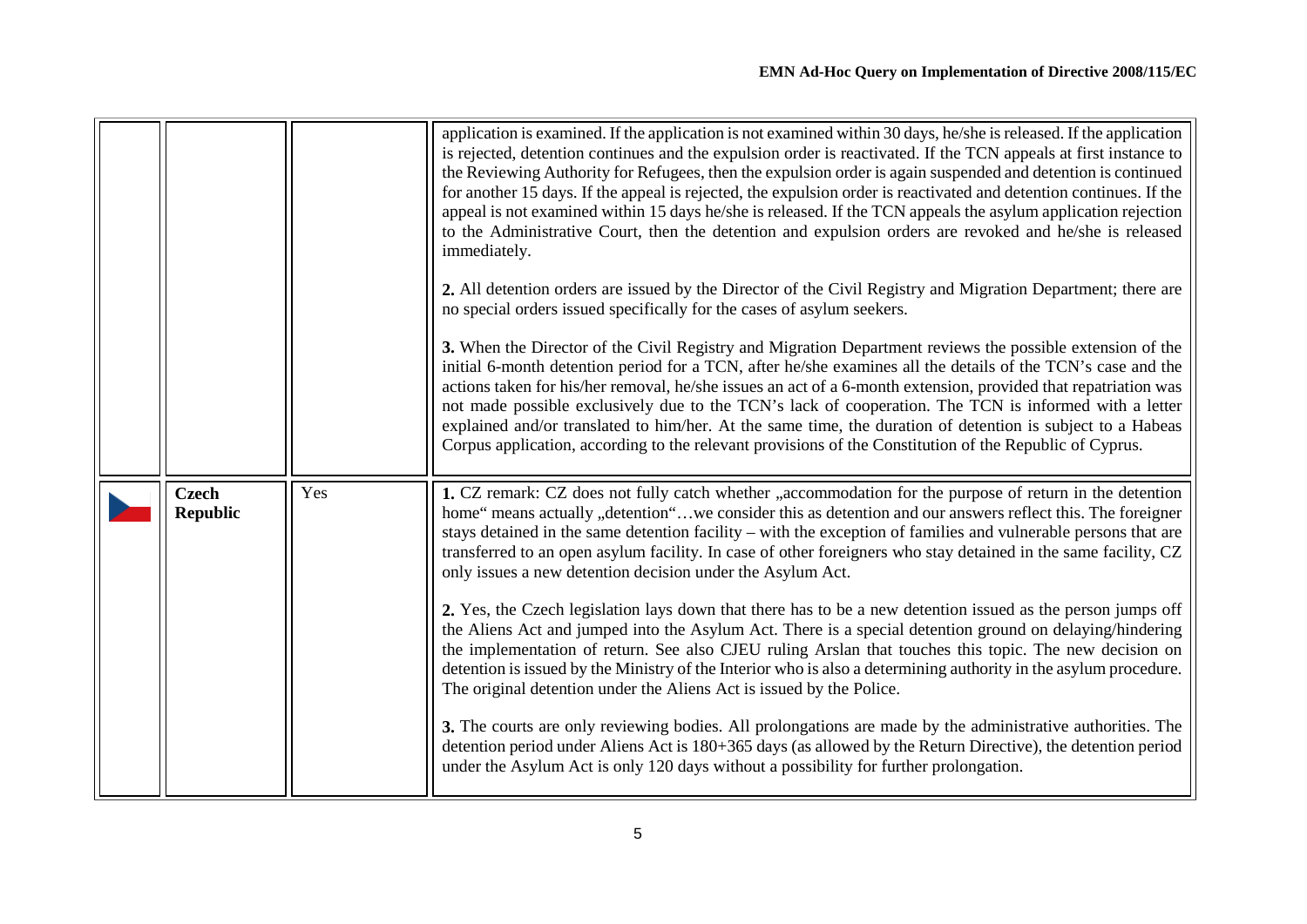<span id="page-5-1"></span><span id="page-5-0"></span>

| <b>Estonia</b> | Yes | 1. In Estonia the legal grounds for detention of a TCN for the purposes of return are stipulated in the<br>Obligation to Leave and Prohibition to Entry Act (OLPEA). On the other hand the legal grounds for detention<br>of a TCN who is an applicant for international protection, are stipulated in the Act of Granting International<br>Protection to Aliens (AGIPA). In case a TCN lodges an application for international protection while being<br>detained in return procedure or in the course of expulsion, the Police and Border Guard Board or the Estonian<br>Internal Security Service may detain him or her for 48 hours as of the lodging of the application for<br>international protection and during that time apply for the permission from the administrative court to detain<br>the applicant for international protection for up to two months. An applicant for international protection can<br>only be detained if the basis for the detention of the applicant for international protection provided for in<br>AGIPA occur. Hence, the detention under the legal grounds of the OLPEA is terminated, the return procedure<br>is suspended until the application for international protection is being assessed and a new decision on<br>detention based on legal grounds stipulated in AGIPA should be made.<br>2. If it is necessary to detain an applicant for international protection, on the basis provided for in AGIPA for<br>longer than 48 hours, the Police and Border Guard Board or the Estonian Internal Security Service shall apply<br>to the administrative court for the permission to detain the applicant for international protection and place<br>him or her into the detention centre for up to two months. The detention of the applicant for international<br>protection and the extension of the term thereof shall be decided by the administrative court pursuant to the<br>provisions of the Code of Administrative Court Procedure on deciding the grant of permission for<br>administrative act.<br>3. The detention and the extension of the term thereof shall be decided by the administrative court pursuant<br>to the provisions of the Code of Administrative Court Procedure on deciding the grant of permission for<br>administrative act. The extension of detention is determined by the court in a court ruling. |
|----------------|-----|-------------------------------------------------------------------------------------------------------------------------------------------------------------------------------------------------------------------------------------------------------------------------------------------------------------------------------------------------------------------------------------------------------------------------------------------------------------------------------------------------------------------------------------------------------------------------------------------------------------------------------------------------------------------------------------------------------------------------------------------------------------------------------------------------------------------------------------------------------------------------------------------------------------------------------------------------------------------------------------------------------------------------------------------------------------------------------------------------------------------------------------------------------------------------------------------------------------------------------------------------------------------------------------------------------------------------------------------------------------------------------------------------------------------------------------------------------------------------------------------------------------------------------------------------------------------------------------------------------------------------------------------------------------------------------------------------------------------------------------------------------------------------------------------------------------------------------------------------------------------------------------------------------------------------------------------------------------------------------------------------------------------------------------------------------------------------------------------------------------------------------------------------------------------------------------------------------------------------------------------------------------------------------------------------------------------------------------------------------------------------------------|
| <b>Finland</b> | Yes | 1. According to the Finnish Aliens' Act an alien may be held in detention if there are reasonable grounds to<br>believe that he or she is making the application for international protection merely in order to delay or frustrate<br>the enforcement of the return decision. The detention may continue under the previous decision. There is no<br>need for a new decision on detention under such circumstances. However the District Court of the place of<br>detention shall, upon the request of the detainee, rehear the matter concerning the detention no later than two<br>weeks after the latest decision under which the District Court ordered continuation of the detention. The court<br>shall be presented with a statement on the requirements for detention and order a detained alien to be released<br>where no grounds for detention have been established. An initial decision on holding an alien in detention<br>shall be made by the Police or the Border Guard. The Police/Border Guard shall, no later than the day after                                                                                                                                                                                                                                                                                                                                                                                                                                                                                                                                                                                                                                                                                                                                                                                                                                                                                                                                                                                                                                                                                                                                                                                                                                                                                                                               |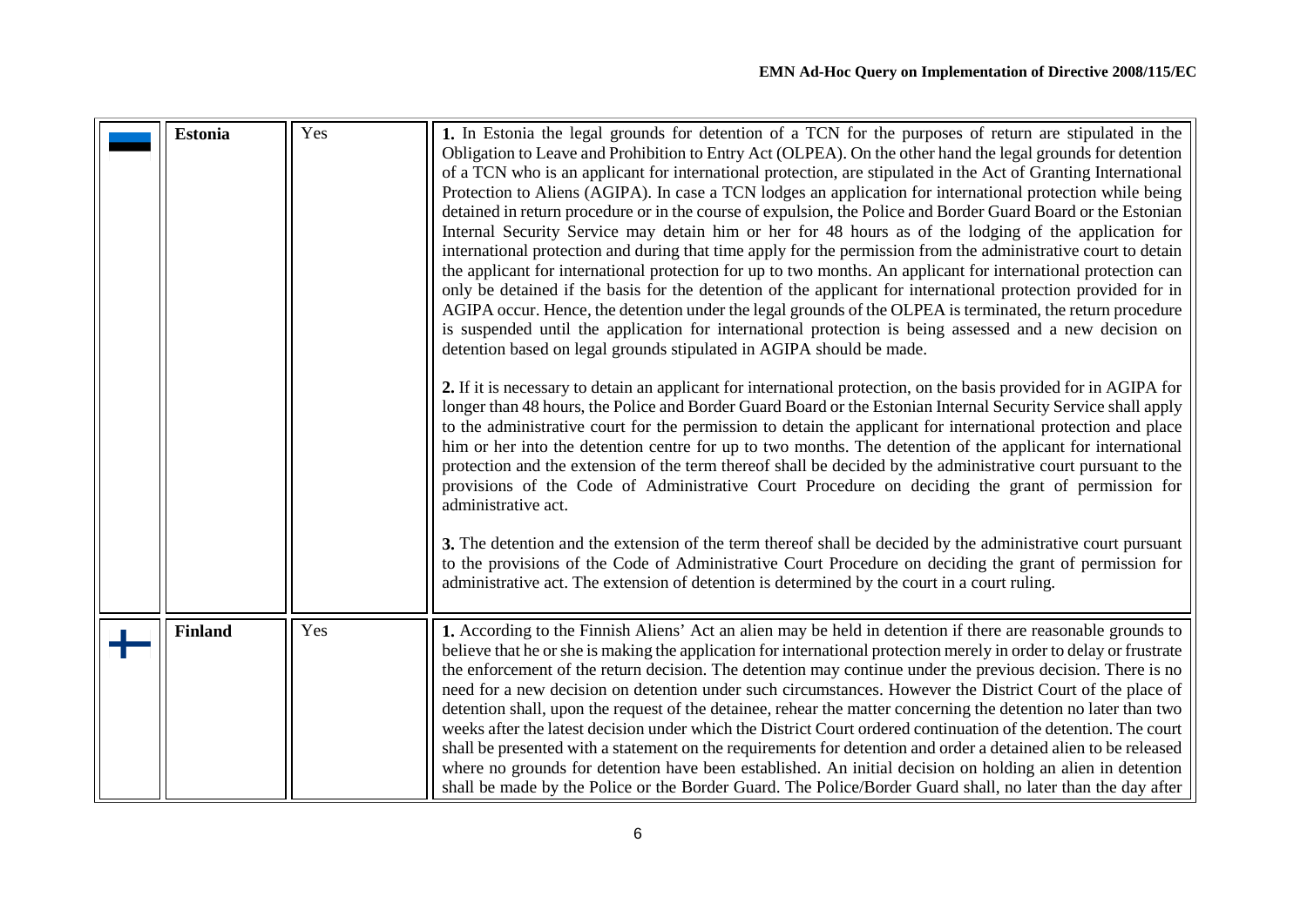<span id="page-6-0"></span>

|                |     | the alien was placed in detention, notify the District Court of the municipality where the alien is held in<br>detention. The District Court shall hear a matter concerning the detention no later than four days from the<br>date when the alien was placed in detention. Since then the matter shall, upon the request of the detainee, be<br>reheard by the District Court every two weeks.<br>2. See nr 1. A new act of detention shall not be issued under such circumstances, but the matter shall, upon<br>the request of the detainee, be reheard by the District Court.<br>3. The continuation of detention is always done by the judicial authorities (the District Court of the place of<br>detention), not by the administrative authorities. The matter shall, upon the request of the detainee, be reheard<br>by the District Court every two weeks or earlier, if there are specific grounds for that. The detention may<br>exceed the initial six months, if the detainee is not cooperating with the return or the third country does not<br>issue the necessary documents, which delays the return. Maximum length for detention is twelve months.                                                                   |
|----------------|-----|----------------------------------------------------------------------------------------------------------------------------------------------------------------------------------------------------------------------------------------------------------------------------------------------------------------------------------------------------------------------------------------------------------------------------------------------------------------------------------------------------------------------------------------------------------------------------------------------------------------------------------------------------------------------------------------------------------------------------------------------------------------------------------------------------------------------------------------------------------------------------------------------------------------------------------------------------------------------------------------------------------------------------------------------------------------------------------------------------------------------------------------------------------------------------------------------------------------------------------------|
| <b>Hungary</b> | Yes | 1. TCNs usually use asylum applications (during return procedures) to delay or hinder the return. If there are<br>final court decisions that the TCNs do not have the right to stay in the territory of the member state (Hungary),<br>they will be returned without any delay. If a TCN's application is accepted by the asylum authority, his/her<br>returning is likely hindered. If the application is refused by the asylum authority, it is only delaying his/her<br>returning.<br>2. Detention (after immigration or before expulsion) can be ordered by the Police or the Immigration and<br>Asylum Office in order to avoid the disappearance of the people mentioned in point 1. Detention for asylum<br>seekers is also possible to order by the Immigration and Asylum Office.<br>3. Before the 6 months of detention expire, the competent authority sends an official request to the competent<br>court to prolong the detention. The request has to contain all relevant information about the case, for example<br>why the prolongation of the detention is needed, likely what will happen in his case etc. The court investigates<br>the circumstances and makes his decision about prolonging the detention or not. |
| <b>Ireland</b> | Yes | 1. Ireland does not participate in the Return Directive. In addition, in Ireland, there are no general powers of<br>detention in relation to the return procedure. There are limited powers of detention whereby holders of<br>deportation orders may be liable to arrest and detention if they do not comply with the terms of the deportation<br>order (under section 5 of the Immigration Act 1999).                                                                                                                                                                                                                                                                                                                                                                                                                                                                                                                                                                                                                                                                                                                                                                                                                                |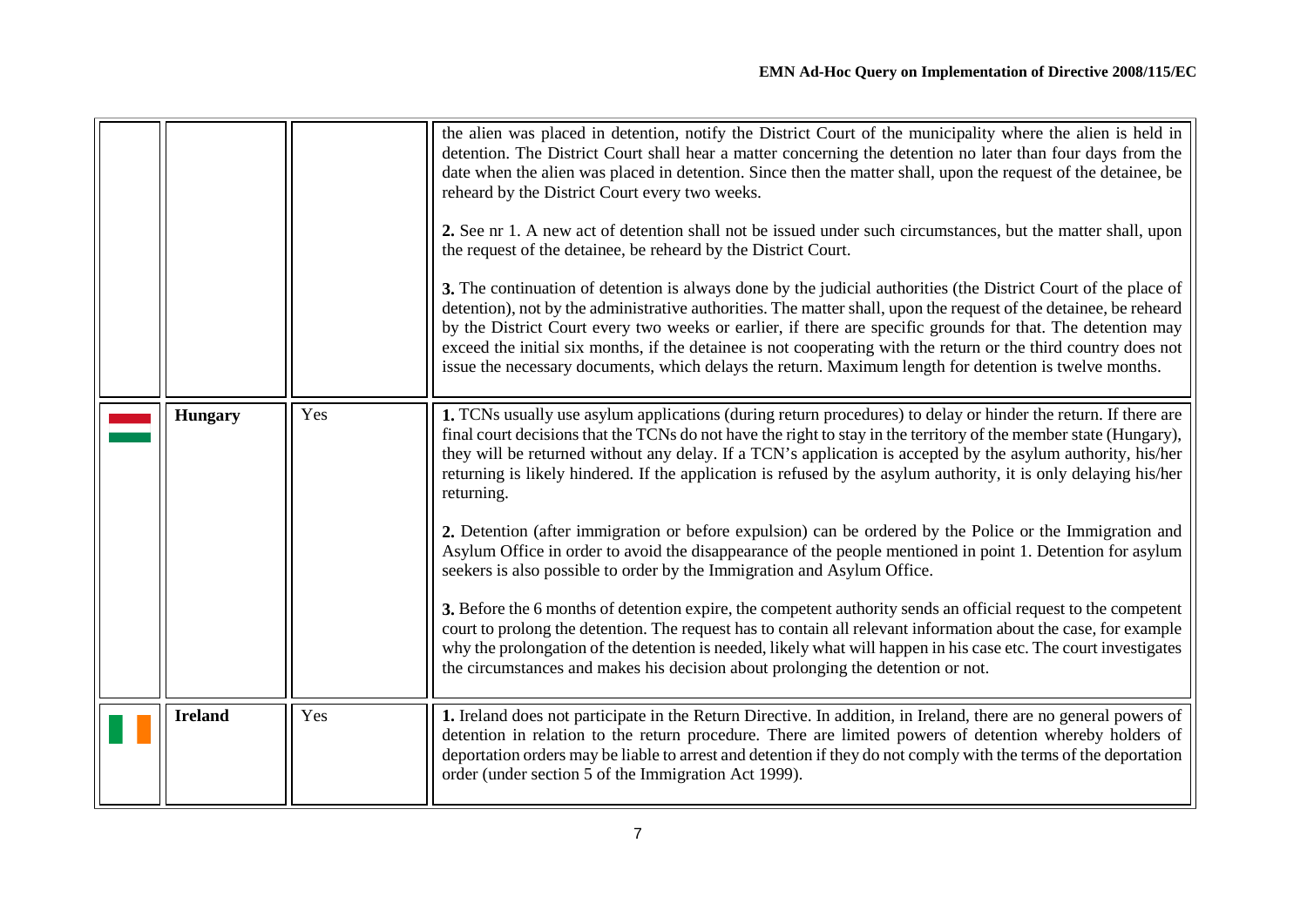<span id="page-7-1"></span><span id="page-7-0"></span>

|              |     | 2.                                                                                                                                                                                                                                                                                                                                                                                                                                                                                                                                                                                                                                                                                                                                           |
|--------------|-----|----------------------------------------------------------------------------------------------------------------------------------------------------------------------------------------------------------------------------------------------------------------------------------------------------------------------------------------------------------------------------------------------------------------------------------------------------------------------------------------------------------------------------------------------------------------------------------------------------------------------------------------------------------------------------------------------------------------------------------------------|
|              |     | 3.                                                                                                                                                                                                                                                                                                                                                                                                                                                                                                                                                                                                                                                                                                                                           |
| <b>Italy</b> | Yes | 1. Yes, the detention keeps being in place. Indeed, the Legislative Decree 142/2015 foresees that a TCN that<br>is detained in a detention center with the aim to being repatriated remains in the detention center even if<br>he/she applies for international protection when there are serious grounds for supposing that he/she applied<br>only for the purpose of delaying or hindering the return implementation.                                                                                                                                                                                                                                                                                                                      |
|              |     | 2. The Legislative Decree 142/2015 foresees that the police commissioner issues an act for the extension of<br>the detention. When the TCN applies for international protection and he/she is already detained in a detention<br>center, the ordinary deadline for the detention is suspended and the acts is transmitted to the Court that issues<br>the validation of the detention for a further maximum period of 60 days to allow the exam of the apply.                                                                                                                                                                                                                                                                                |
|              |     | 3. Art. 15 paragraph 3 of the directive has not been implemented in the Italian legislation. Indeed, a reviewing<br>of the detention on request of the TCN with the aim to reduce the duration of the detention.                                                                                                                                                                                                                                                                                                                                                                                                                                                                                                                             |
| Latvia       | Yes | 1. In Latvia, the provisions of the Immigration Law defines the grounds for detention of a foreigner with<br>regard to whom a removal procedure is applicable. If the third-country national during the organization of<br>his/her return procedure applies for asylum, the removal procedure will be suspended until the application is<br>assessed and final decision in asylum case is taken. Asylum application submitted will be assessed in any<br>case. In case when the returnee applies for asylum, the grounds for his/her detention as an asylum seeker, will<br>be immediately assessed upon the Asylum Law provisions. Since the third-country national applied for<br>asylum he/she can not be detained as a removable person. |
|              |     | 2. An official of the State Border Guard depending on the status of the person is entitled to take a decision on<br>detention of a third-country national for the removal purpose upon the provisions defined in the Immigration<br>Law or to take a decision on detention of asylum seeker upon the provisions of Asylum Law.                                                                                                                                                                                                                                                                                                                                                                                                               |
|              |     | 3. Prolongation of detention of a third-country national who is a subject of removal procedure is carried out<br>by Court on ex-officio basis. The State Border Guard may take a decision on detention of a foreigner with<br>the purpose of removal for the time period not exceeding 10 days. Court takes a decision on prolongation of<br>detention of a foreigner for the time period of up to 2 months. The Court may decide to extend the detention<br>repeatedly (in each 2 months), but the total time period of detention may not exceed six months. A judge may                                                                                                                                                                    |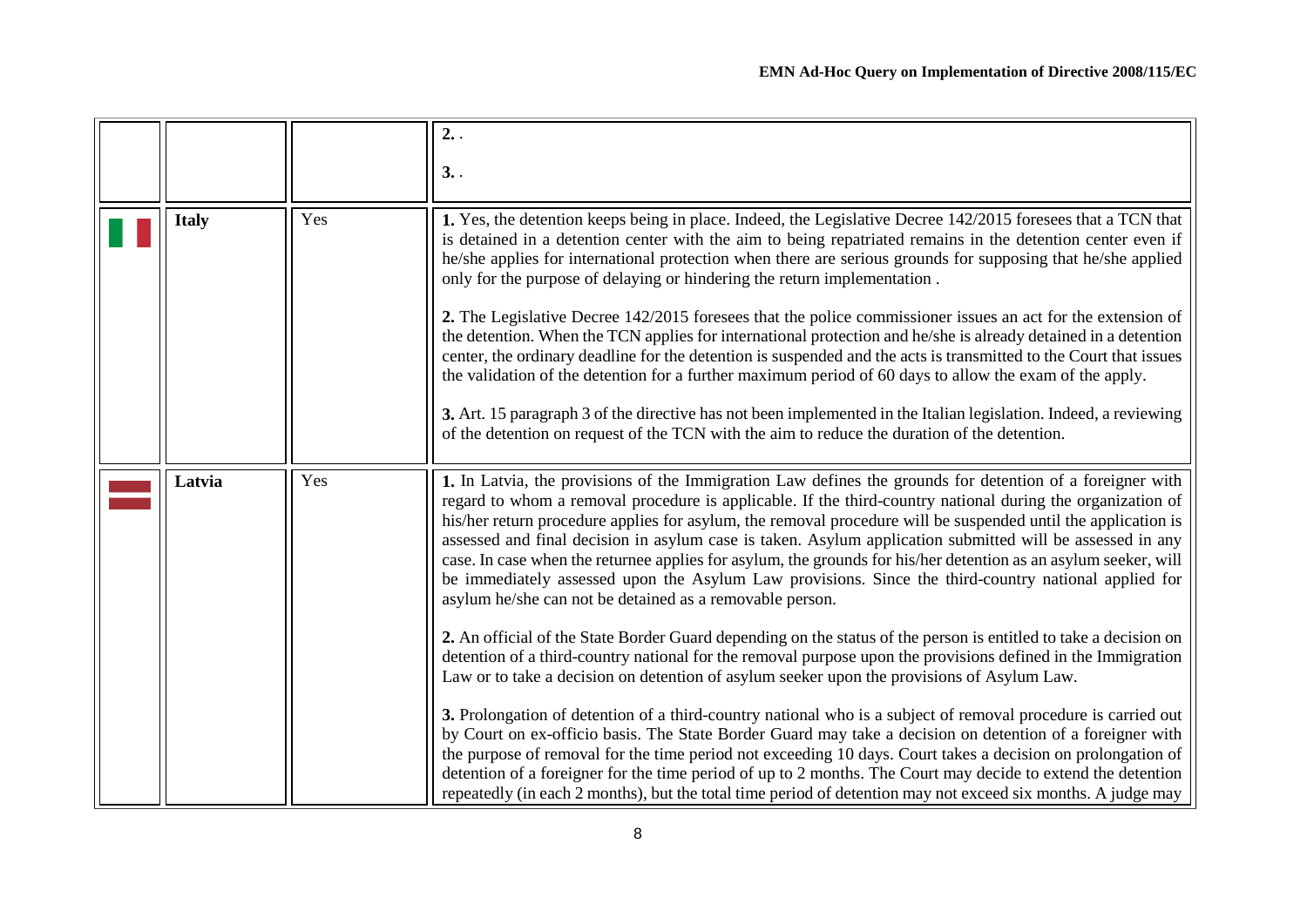<span id="page-8-1"></span><span id="page-8-0"></span>

|            |     | take a decision on extension of detention for the time period not exceeding additional 12 months, if the<br>foreigner refuses to co-operate or delays the receipt of the necessary documents from third countries.                                                                                                                                                                                                                                                                                                                                                                                                                                                                                                                                                                                                                                                                                                                                                                                                                                                                                                                                                                                                                                                                                                                                                                                                                                                                                                                                                                                                                                                                                                                                                                                                                                                                                                                                  |
|------------|-----|-----------------------------------------------------------------------------------------------------------------------------------------------------------------------------------------------------------------------------------------------------------------------------------------------------------------------------------------------------------------------------------------------------------------------------------------------------------------------------------------------------------------------------------------------------------------------------------------------------------------------------------------------------------------------------------------------------------------------------------------------------------------------------------------------------------------------------------------------------------------------------------------------------------------------------------------------------------------------------------------------------------------------------------------------------------------------------------------------------------------------------------------------------------------------------------------------------------------------------------------------------------------------------------------------------------------------------------------------------------------------------------------------------------------------------------------------------------------------------------------------------------------------------------------------------------------------------------------------------------------------------------------------------------------------------------------------------------------------------------------------------------------------------------------------------------------------------------------------------------------------------------------------------------------------------------------------------|
| Lithuania  | Yes | 1. In the article 118 the Law on the Legal Status of Aliens is provided that upon the disappearance of grounds<br>for an alien's detention, the decisions that are connected to alien's detention must be reconsidered. If alien,<br>who is detained in order to prevent him from entering the Republic of Lithuania without a permit or has<br>unlawfully entered the Republic of Lithuania or illegally stays in it, submits an application for asylum, State<br>Border Guard Service refer to a district court with a request to release alien from detention or to repeatedly<br>review the decision to detain the asylum seeker for the Grounds for Detention in the Republic of Lithuania<br>Law on the Legal Status of Aliens stated in Article 113.<br>2. Grounds for Detention of an Alien are provided in the Republic of Lithuania Law on the Legal Status of<br>Aliens 113 article. An alien shall be detained for a period exceeding 48 hours by a decision of the court. In<br>decision it has to be specified on what grounds the alien is detained.<br>3. In the Article 114 of the Republic of Lithuania Law on the Legal Status of Aliens the terms of Detention<br>of an Alien are set. An alien may be detained by the police or any other law enforcement institution officer<br>for a period not exceeding 48 hours. An alien shall be detained for a period exceeding 48 hours only by a<br>decision of the court. An alien may not be detained for a period in excess of six months, with the exception<br>of the cases when he does not cooperate in the process of his expulsion from the Republic of Lithuania<br>(refuses to provide his personal data, provides false information, etc.) or when the documents required for the<br>expulsion of such an alien from the State's territory are not received. In such cases, the period of detention<br>may be extended for an additional period not exceeding 12 months. |
| Luxembourg | Yes | 1. 1) article 22 (2) e) of the Law of 18 December 2015 on international protection and temporary protection,<br>which allows the placement in detention in case there are reasonable motives to presume that the international<br>protection application was introduced in order to delay or hinder the removal order to be carried out; or 2)                                                                                                                                                                                                                                                                                                                                                                                                                                                                                                                                                                                                                                                                                                                                                                                                                                                                                                                                                                                                                                                                                                                                                                                                                                                                                                                                                                                                                                                                                                                                                                                                      |
|            |     | article 22 (2) b) which allows to place the applicant in detention in order to determine the elements on which<br>the international protection application is based (that could not have been obtained if the applicant is not in<br>detention, especially when there is a risk of absconding).                                                                                                                                                                                                                                                                                                                                                                                                                                                                                                                                                                                                                                                                                                                                                                                                                                                                                                                                                                                                                                                                                                                                                                                                                                                                                                                                                                                                                                                                                                                                                                                                                                                     |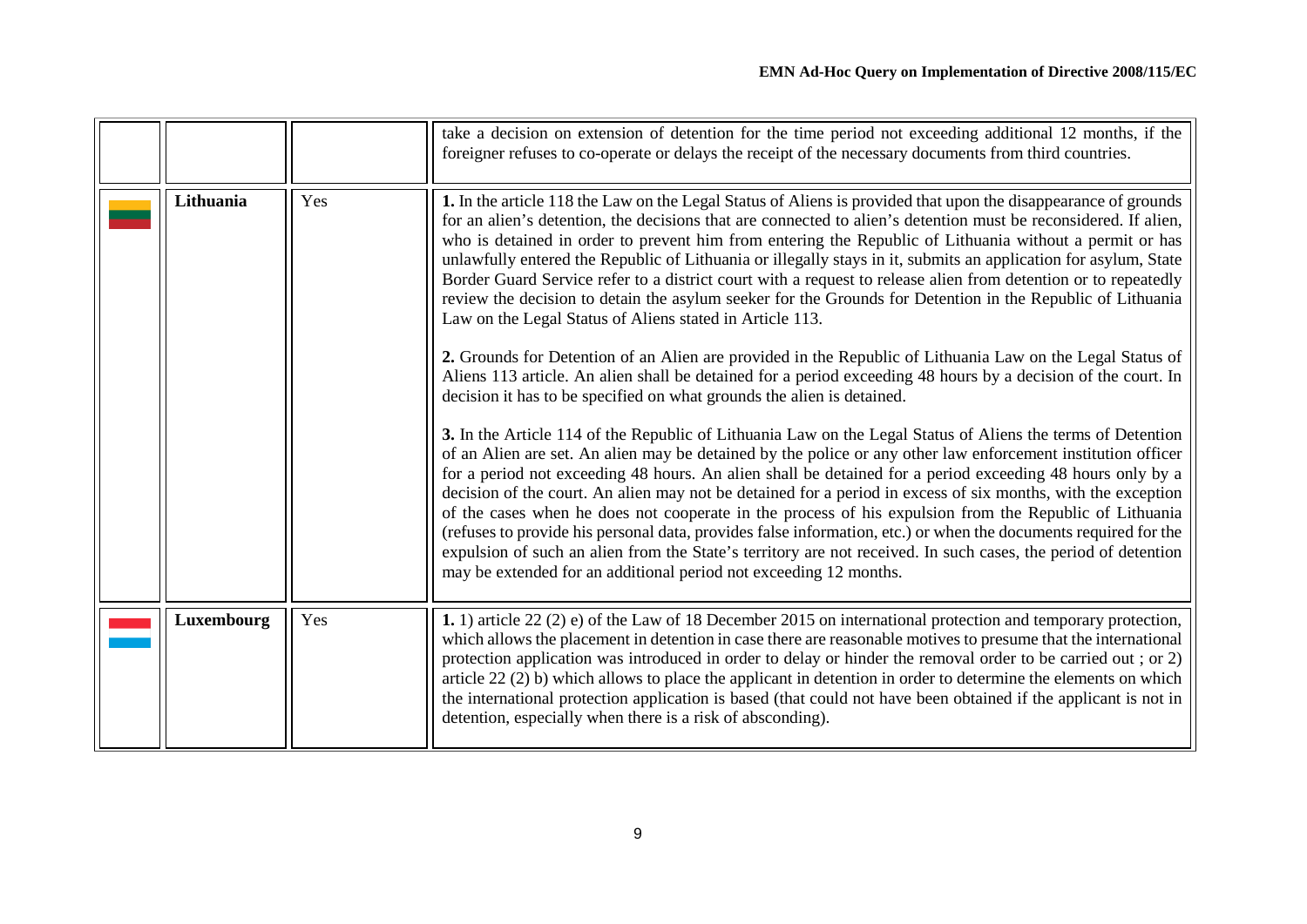<span id="page-9-0"></span>

|                    |     | 2. Article 22 (3) establishes that the detention order is issued by a written decision of the Minister in charge<br>of Asylum upon an analysis of the file and taking into consideration if there is no other less coercive<br>alternative possible.<br>3. 3. If the detention is issued because the applicant filed an international protection application in order to<br>hinder or delay the execution of a removal order, the detention can be ordered for a maximum period of 3<br>months and can be extended up to a maximum period of 12 months. After that delay expires the individual<br>has to be freed in accordance with article 22 (4) paragraph 1. The detention of an irregular migrant is ordered<br>under article 120 of the amended law of 29 August 2008 on freedom of movement and immigration for a<br>month by a written decision of the Minister in charge of Immigration and can be extended five times (one<br>month each) up to a maximum duration of 6 months (article $120(3)$ ) in order to execute the removal order.<br>After the 6-month period the third-country national has to be freed. |
|--------------------|-----|------------------------------------------------------------------------------------------------------------------------------------------------------------------------------------------------------------------------------------------------------------------------------------------------------------------------------------------------------------------------------------------------------------------------------------------------------------------------------------------------------------------------------------------------------------------------------------------------------------------------------------------------------------------------------------------------------------------------------------------------------------------------------------------------------------------------------------------------------------------------------------------------------------------------------------------------------------------------------------------------------------------------------------------------------------------------------------------------------------------------------|
| <b>Netherlands</b> | Yes | 1. Yes. The Netherlands has implemented article 8 (1) (d) of Directive 2013/33/EU in national legislation.<br>Article 59b $(1)$ (c) of de Dutch Alien Act states that an applicant for international protection may be detained:<br>1) when he or she is already detained subject to a return procedure under Directive 2008/115/EC in order to<br>prepare the return and/or carry out the removal process, 2) and the authority's can substantiate on the basis<br>of objective criteria, including that he or she already had the opportunity to access the asylum procedure, 3)<br>that there are reasonable grounds to believe that he or she is making the application for international protection<br>merely in order to delay or frustrate the enforcement of the return decision;                                                                                                                                                                                                                                                                                                                                    |
|                    |     | 2. Yes. A new decision on detention will be issued by the administrative authority (e.g. Alien police<br>department, border police, caseworker of de Immigration office or a caseworker of the Repatriation and<br>Departure Service). Detention of asylum seekers is only possible if less coercive measures can't be applied<br>effectively. However, when the application for international protection is made merely in order to delay or<br>frustrate the enforcement of the return decision, the balance of interests will fall into the disadvantage of the<br>applicant.                                                                                                                                                                                                                                                                                                                                                                                                                                                                                                                                             |
|                    |     | 3. According to article 59(6) the Dutch Aliens Act the initial decision of detention can be extended up tot 12<br>months when 1) lack of cooperation by the third-country national concerned, or (b) delays in obtaining the<br>necessary documentation from third countries. A (explicit) decision to extend is made by a caseworker of the<br>Repatriation and Departure Service and can be appealed in court (for judicial review) by the third-country<br>national concerned within four weeks (28 days).                                                                                                                                                                                                                                                                                                                                                                                                                                                                                                                                                                                                                |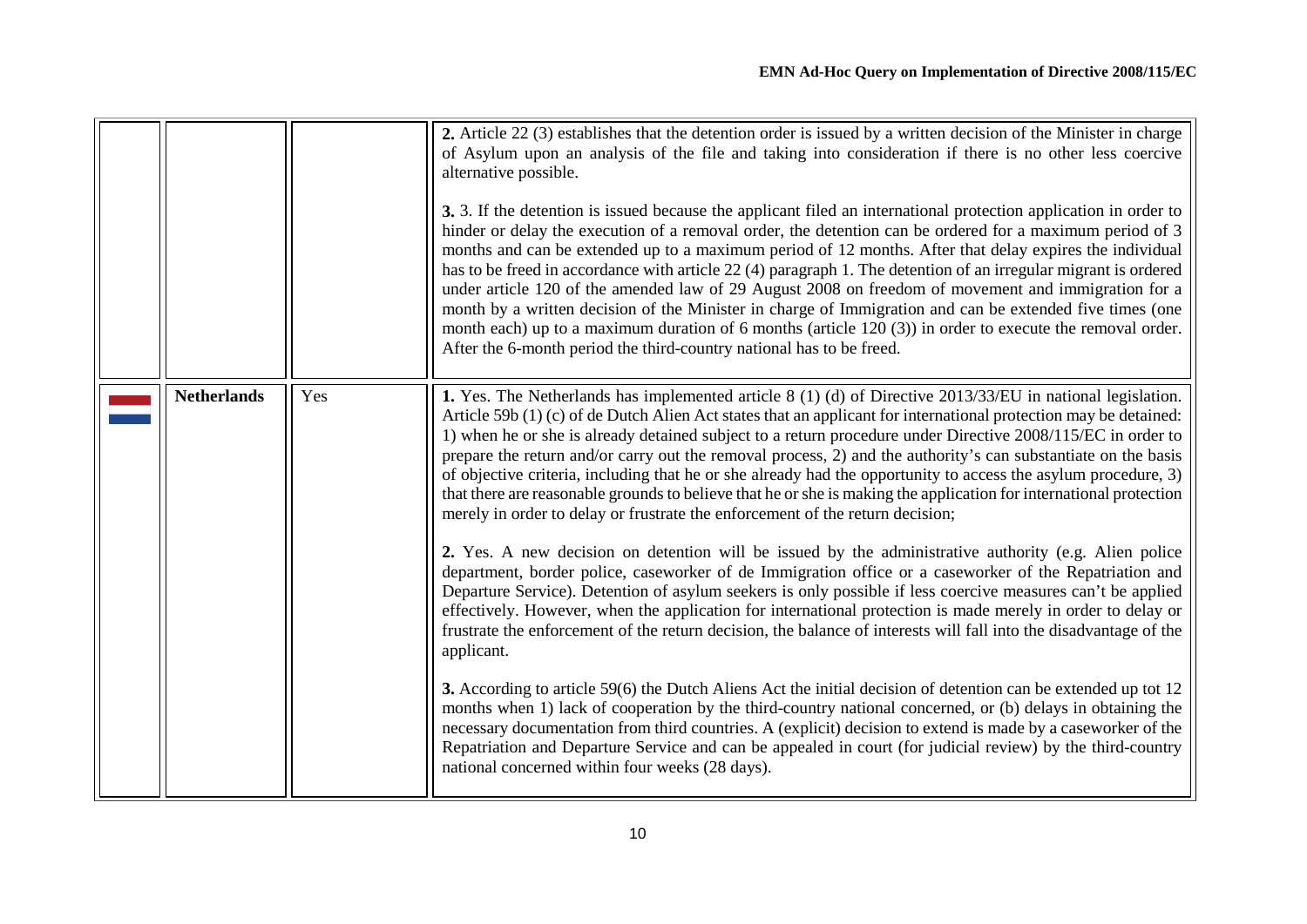<span id="page-10-2"></span><span id="page-10-1"></span><span id="page-10-0"></span>

| <b>Slovak</b><br><b>Republic</b> | Yes | 1. In the Slovak Republic, if a third-country national detained for the purpose of return applies for<br>international protection and it is suspected that his/her application was lodged in order to delay or hinder the<br>administrative expulsion, his/her detention is not terminated. However, a new decision on his/her detention<br>as an asylum seeker is issued based on a different legislative reason.<br>2. New decision on detention is issued by the respective Police department based on the reason in the national<br>legislation which states "if he/she lodged an asylum application and there is a reasonable suspicion that he/she<br>lodged the application in order to delay or hinder his/her administrative expulsion".<br>3. Police departments issue a new decision about the prolongation of the detention period, not the courts. It<br>is not possible to appeal the decision on detention, the decision on prolongation of detention or the decision<br>on prolongation of the detention period (i.e. when longer than the maximum period of 6 months). It is possible<br>to take legal actions against the decision though. The decisions are then reviewed by the courts. |
|----------------------------------|-----|-------------------------------------------------------------------------------------------------------------------------------------------------------------------------------------------------------------------------------------------------------------------------------------------------------------------------------------------------------------------------------------------------------------------------------------------------------------------------------------------------------------------------------------------------------------------------------------------------------------------------------------------------------------------------------------------------------------------------------------------------------------------------------------------------------------------------------------------------------------------------------------------------------------------------------------------------------------------------------------------------------------------------------------------------------------------------------------------------------------------------------------------------------------------------------------------------------------|
| <b>Slovenia</b>                  | Yes | 1. In case of filing the application for international protection the return related detention is terminated. The<br>rest of procedure is done by the national asylum authority. Even if there is suspicion of filing the application<br>for the purpose of delaying the return, procedure remains the same.<br>2. If there are grounds to believe that the application has been filed for the purpose of delaying return or other<br>form of procedural abuse, the applicant may be issued restriction of movement within the asylum institution<br>for the time of asylum procedure. In case of negative decision the applicant is handed over to the Police,<br>which conduct the return procedure.<br>3. The prolongation is done by the same, namely the competent authority.                                                                                                                                                                                                                                                                                                                                                                                                                          |
| <b>Spain</b>                     | Yes | 1. Detention is continued while the asylum application is examined through the accelerated border procedure<br>(aprox. 8 days). Afterwards, if the application is considered admissible, the applicant is released.<br>2. The judge's detention decision is still valid, notwithstanding the need to inform about the asylum<br>application.<br>3. The maximum detention period in Spain is 60 days. Thus, no extension is possible.                                                                                                                                                                                                                                                                                                                                                                                                                                                                                                                                                                                                                                                                                                                                                                        |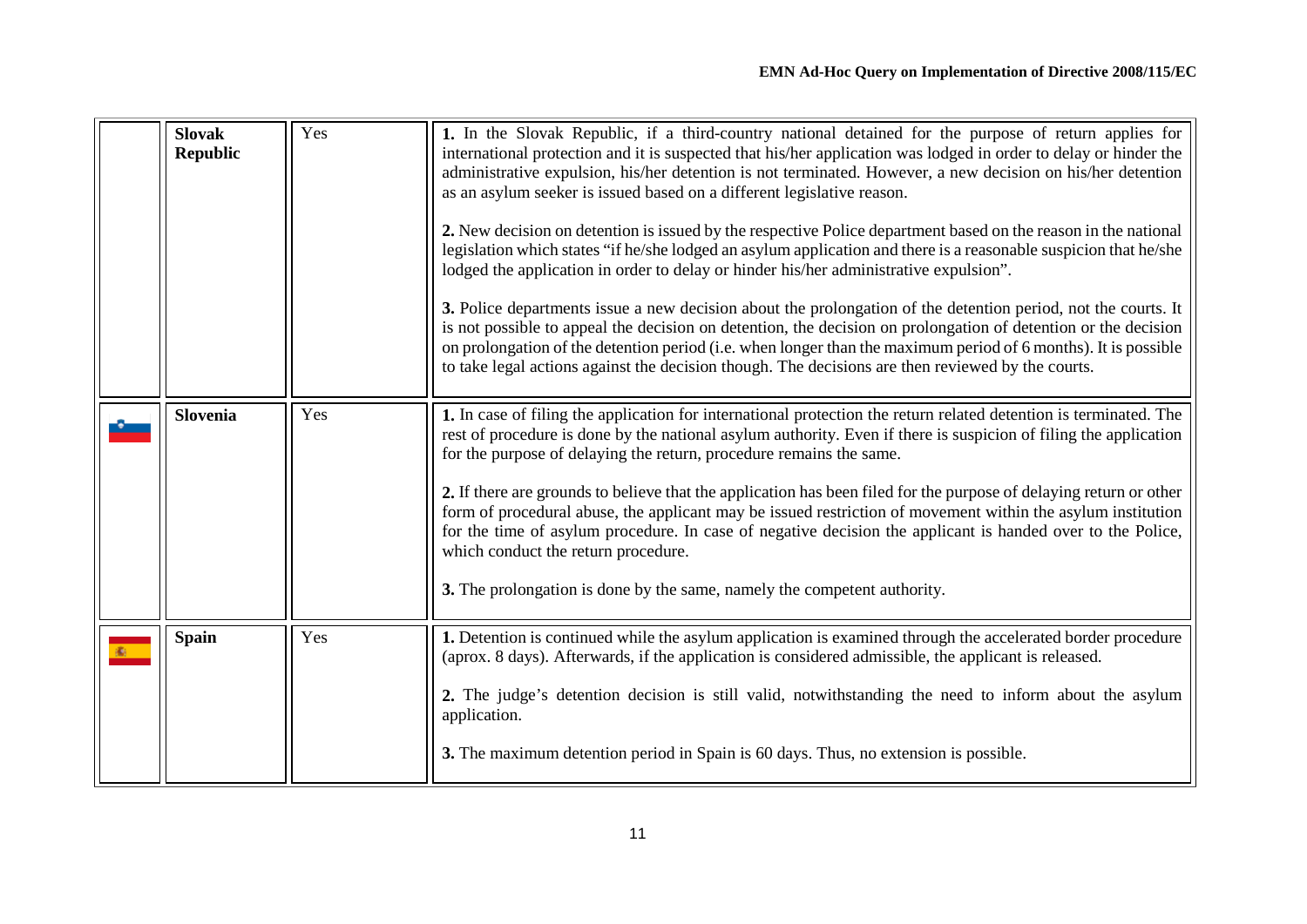<span id="page-11-1"></span><span id="page-11-0"></span>

|        | <b>Sweden</b>                   | Yes            | 1. In the given example there could be grounds for detention. However; according to the Swedish Alien's<br>Act, chapter 10, section 1, a detention in this case requires that it has to be probable that a removal order will<br>be issued and that there is a risk that the person will abscond, go into hiding, engages in criminal activities or<br>that he/she in other ways tries to hamper the removal order to be carried out.<br>2. Yes, there is always a written detention order issued, either by the Swedish Migration Agency or by the<br>Swedish Police.<br>3. It differs between the Swedish Migration Agency and the Swedish Police. The Swedish Migration Agency<br>will only take a note that the detention order will remain and why, while the Swedish Police will issue a new<br>detention order to prolong it.                                                                                                                                                                                                                                                                                                                                                                                                                                                                                                                                                                                                                                                                                                                                                                                                                                                                                                                                                                                                                                                                                   |
|--------|---------------------------------|----------------|------------------------------------------------------------------------------------------------------------------------------------------------------------------------------------------------------------------------------------------------------------------------------------------------------------------------------------------------------------------------------------------------------------------------------------------------------------------------------------------------------------------------------------------------------------------------------------------------------------------------------------------------------------------------------------------------------------------------------------------------------------------------------------------------------------------------------------------------------------------------------------------------------------------------------------------------------------------------------------------------------------------------------------------------------------------------------------------------------------------------------------------------------------------------------------------------------------------------------------------------------------------------------------------------------------------------------------------------------------------------------------------------------------------------------------------------------------------------------------------------------------------------------------------------------------------------------------------------------------------------------------------------------------------------------------------------------------------------------------------------------------------------------------------------------------------------------------------------------------------------------------------------------------------------|
| ٠      | <b>Switzerland</b>              | N <sub>o</sub> | This EMN NCP has provided a response to the requesting EMN NCP. However, they have requested that it<br>is not disseminated further.                                                                                                                                                                                                                                                                                                                                                                                                                                                                                                                                                                                                                                                                                                                                                                                                                                                                                                                                                                                                                                                                                                                                                                                                                                                                                                                                                                                                                                                                                                                                                                                                                                                                                                                                                                                   |
| $\geq$ | <b>United</b><br><b>Kingdom</b> | Yes            | 1. Where an individual submits a claim for asylum whilst they are already in detention, their continued<br>detention will be reviewed in line with Home Office detention policy. As with all detention decisions, factors<br>arguing both for, and against, the person's continued detention must be taken into consideration. Depending<br>on the circumstances of their individual case, the person's detention may, or may not, continue.<br>2. At the point of their initial detention all detainees in the UK are served with written reasons for their<br>detention. If any of those reasons for detention subsequently change whilst the person remains in detention<br>(for example, as result of having submitted a claim for asylum) a new detention notice will be prepared and<br>served. The Home Office is responsible for immigration detention decisions in the UK.<br>3. The UK is not a party to the EU Returns Directive. All detained persons in the UK have their continued<br>detention reviewed by the Home Office at least at monthly intervals to ensure that it remains lawful and in<br>line with published Home Office detention policy. Such reviews must be authorised by Home Office officials<br>of progressively higher levels of seniority the longer that someone has remained detained. Detention is also<br>reviewed on an ad hoc basis where there is a change in the person's circumstances relevant to the decision to<br>detain. In addition to these reviews of detention individuals may apply for release from detention on<br>immigration bail. A duty to arrange automatic consideration of bail before the First-tier Tribunal at four<br>months from the point of detention, or the last Tribunal consideration of bail, and every four months thereafter<br>has also been included in the provisions of the Immigration Act 2016. These automatic bail referrals will |